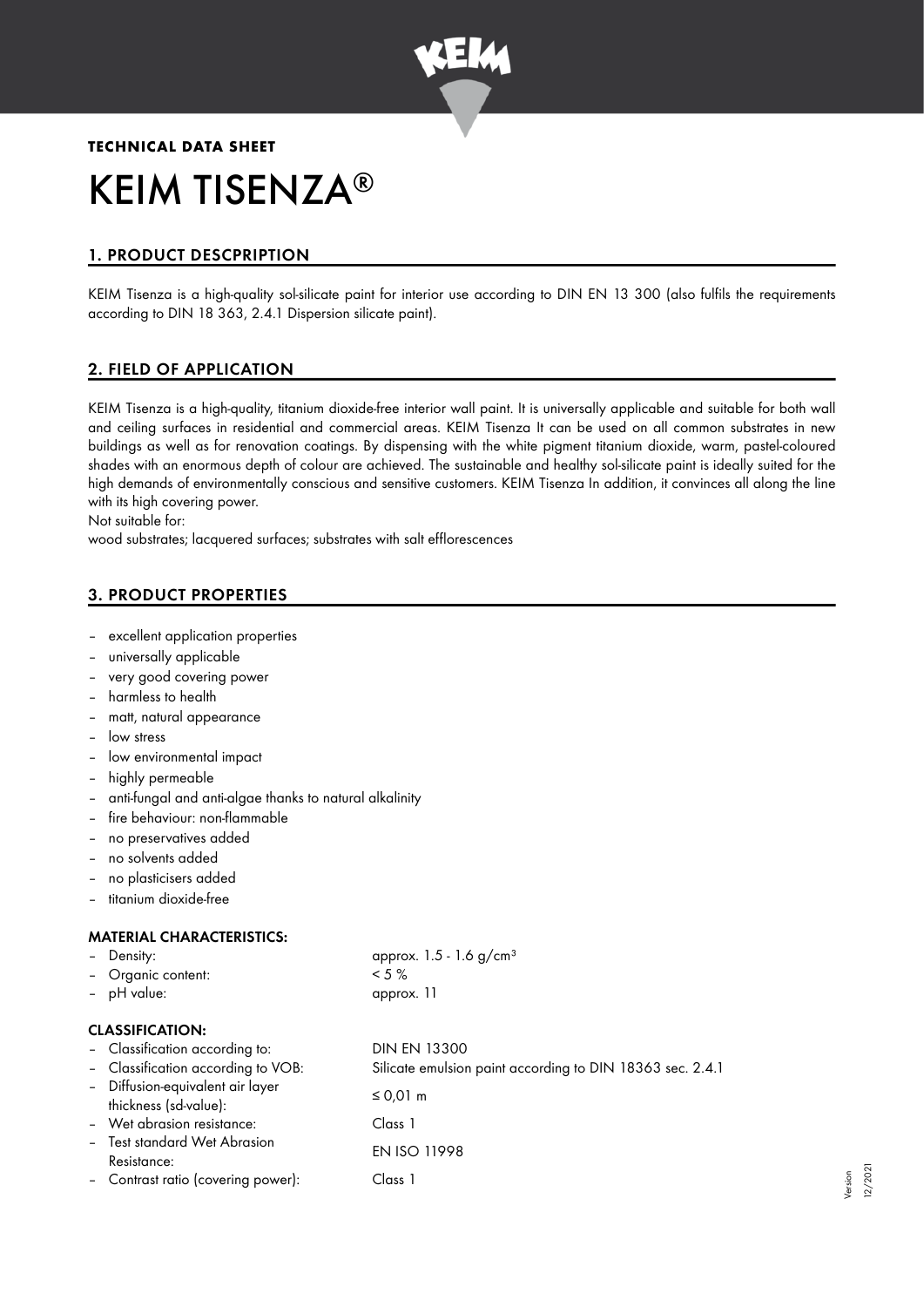| - Ergiebigkeit zum Kontrastverhältnis  | 6 m <sup>2</sup> /l       |  |
|----------------------------------------|---------------------------|--|
| (Deckvermögen):                        |                           |  |
| - Test standard Hiding power:          | ISO 6504-3                |  |
| - Gloss level at 85°:                  | dull matt                 |  |
| - Test standard Gloss level:           | <b>ISO 2813</b>           |  |
| - Maximum particle size:               | fine $($ <100 $\mu$ m $)$ |  |
| - Test standard Maximum particle size: | <b>EN 1524</b>            |  |

#### COLOUR SHADES:

White and pastel shades. Shades exclusively with pure mineral lightfast pigments. Only as factory tint. Not available in monochrome shades/full tone colours.

#### COMPOSITION:

Full declaration in compliance with the "natureplus®" award guideline: Silicate and calcite fillers, zinc sulphide, silica sol, water, polyacrylate, hydrophobing agents, thickeners, stabilisers, wetting agents, defoamers. Origin of mineral fillers: Germany and/or Austria.

#### 4. APPLICATION INSTRUCTIONS

#### SUBSTRATE PREPARATION:

The substrate must be sound, solid, dry, clean and free from dust and grease. Optimisation of the surface homogeneity of the subsequent coats, especially under difficult lighting conditions, can be achieved by pre-treatment with KEIM Soliprim. In case of glancing light conditions, ensure adequate substrate preparation, suitable tools and increased care during application.

#### APPLICATION CONDITIONS:

Ambient and substrate temperature during application and drying must be ≥ 5 °C.

#### PREPARATION OF MATERIAL:

Stir up KEIM Tisenza thoroughly before application.

#### APPLICATION:

KEIM Tisenza can be painted, rolled or airless sprayed (nozzle ≥ 421 ).

Primer coat: Apply KEIM Tisenza undiluted or diluted with ≤ 5 % of Water.

Final coat: Apply KEIM Tisenza undiluted.

#### DRYING TIME:

Can be overcoated after 6 hours at the earliest (at 23°C and 50% RH). At higher relative humidity, layer thicknesses and/or lower temperatures, drying is delayed accordingly.

#### CONSUMPTION:

approx. 125 ml/m² for a single coating. These material consumption values are guide values for smooth substrates. Exact consumption values must be determined by means of test areas.

#### CLEANING OF TOOLS:

Clean immediately with water.

#### 5. PACKAGING

| <b>Container content</b> | Unit of measure | Quantity on pallet | Type of container |
|--------------------------|-----------------|--------------------|-------------------|
| 2.5                      |                 | つつ                 | bucket            |
|                          |                 |                    | bucket            |